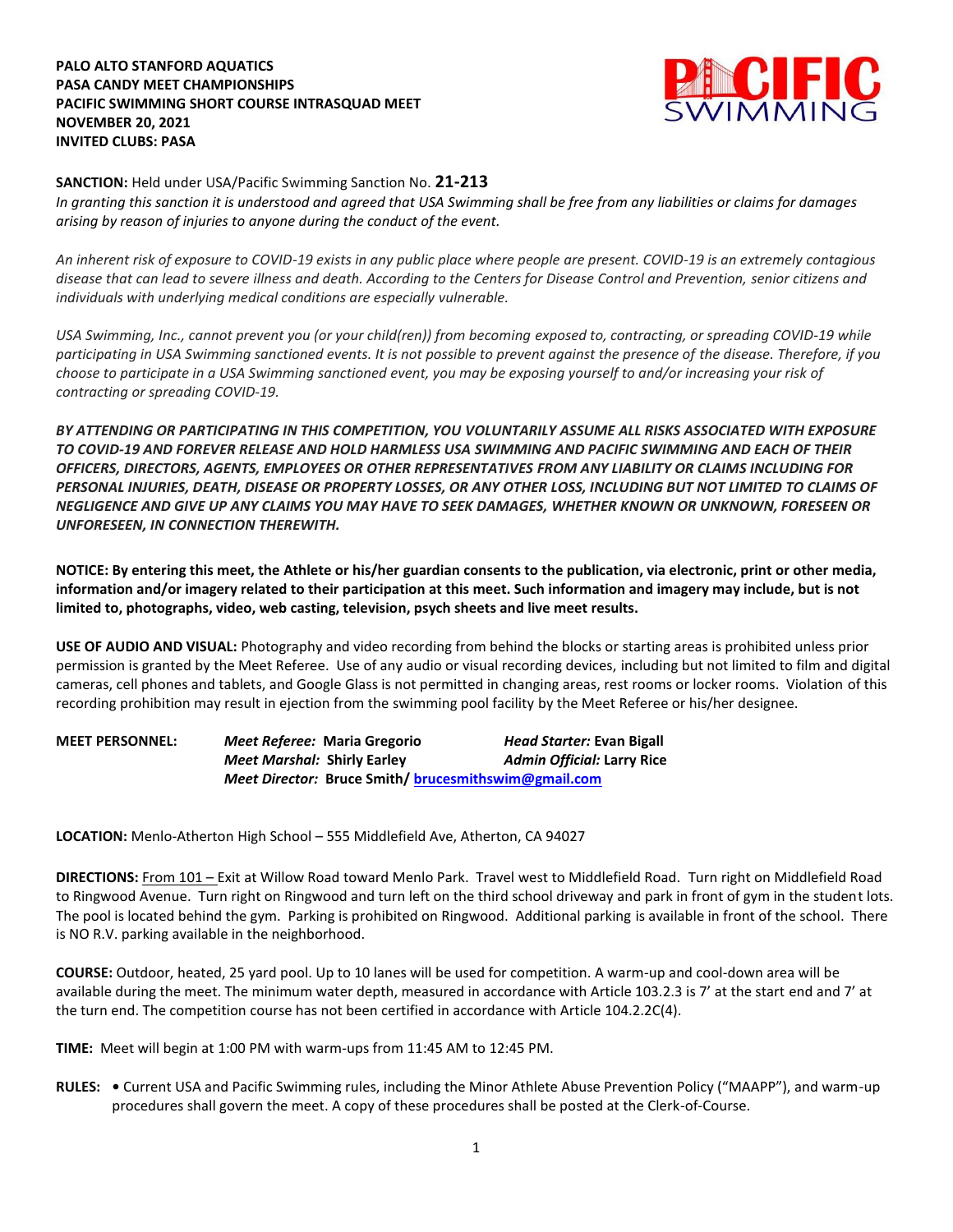• All applicable adults participating in or associated with this meet, acknowledge that they are subject to the provisions of the USA Swimming Minor Athlete Abuse Prevention Policy ("MAAPP"), and that they understand that compliance with the MAAPP policy is a condition of participation in this conduct of this competition.

- All events are timed finals.
- All events will swim fast to slow.
- Athletes may not be faster than the National BB time standard.
- Athletes may compete in **4 individual events.**

• Entries will be accepted until the number of splashes exceeds the estimated time line, per the "Four-Hour Rule," based on the athletes age and gender.

**•** If local conditions warrant it the Meet Referee, with the concurrence of the Meet Director, may require a mandatory scratch down. Immediate cash refunds will be made for any mandatory scratches.

• **All coaches and deck officials must wear their USA Swimming membership cards in a visible manner.** 

**UNACCOMPANIED ATHLETES:** Any USA-S athlete-member competing at the meet must be accompanied by a USA Swimming member-coach for the purposes of athlete supervision during warm-up, competition and warm-down. If a coach-member of the athlete's USA-S Club does not attend the meet to serve in said supervisory capacity, it is the responsibility of the athlete or the athlete's legal guardian to arrange for supervision by a USA-S member-coach. The Meet Director or Meet Referee may assist the athlete in making arrangements for such supervision; however, it is recommended that such arrangements be made in advance of the meet by the athlete's USA-S Club Member-Coach.

**RACING STARTS:** Athletes must be certified by a USA-S member-coach as being proficient in performing a racing start, or must start the race in the water. It is the responsibility of the athlete or the athlete's legal guardian to ensure compliance with this requirement.

**RESTRICTIONS:** • Smoking and the use of other tobacco products is prohibited on the pool deck, in the locker rooms, in spectator seating, on standing areas and in all areas used by swimmers, during the meet and during warm-up periods.

- Sale and use of alcoholic beverages is prohibited in all areas of the meet venue.
- No glass containers are allowed in the meet venue.
- No propane heater is permitted except for snack bar/meet operations.
- All shelters must be properly secured.
- Deck Changes are prohibited.

• Destructive devices, to include but not limited to, explosive devices and equipment, firearms (open or concealed), blades, knives, mace, stun guns and blunt objects are strictly prohibited in the swimming facility and its surrounding areas. If observed, the Meet Referee or his/her designee may ask that these devices be stored safely away from the public or removed from the facility. Noncompliance may result in the reporting to law enforcement authorities and ejection from the facility. Law enforcement officers (LEO) are exempt per applicable laws.

• Operation of a drone, or any other flying apparatus, is prohibited over the venue (pools, Athlete/Coach areas, Spectator areas and open ceiling locker rooms) any time Athletes, Coaches, Officials and/or Spectators are present.

**ELIGIBILITY:** • Athletes must be current members of USA-S and enter their name and registration number on the meet entry card as they are shown on their Registration Card. If this is not done, it may be difficult to match the athlete with the registration and times database. The meet host will check all athlete registrations against the SWIMS database and if not found to be registered, the Meet Director shall accept the registration at the meet (a \$10 surcharge will be added to the regular registration fee). Duplicate registrations will be refunded by mail.

• Meet is open to qualified Athletes registered with PASA. Unattached athletes participating with PASA are eligible to compete.

- Entries with **"NO TIME" will be ACCEPTED, except for the 100 Free and 100 IM.**
- **Athletes who do not have a time for the 100 Free and/or 100 IM, must enter an estimated time for seeding.**
- Athletes with a disability are welcome to attend this meet and should contact the Meet Director or Meet Referee regarding any special accommodations on entry times and seeding per Pacific Swimming policy.
- Athletes with an USA-S Motivational "A" time in an event may not compete in said event.
- The Athlete's age will be the age of the Athlete on the first day of the meet.

**ENTRY FEES:** \$40 per athlete. One check must be made by each PASA site payable to the host site. Checks must be hand delivered to the meet director on the day of the meet.